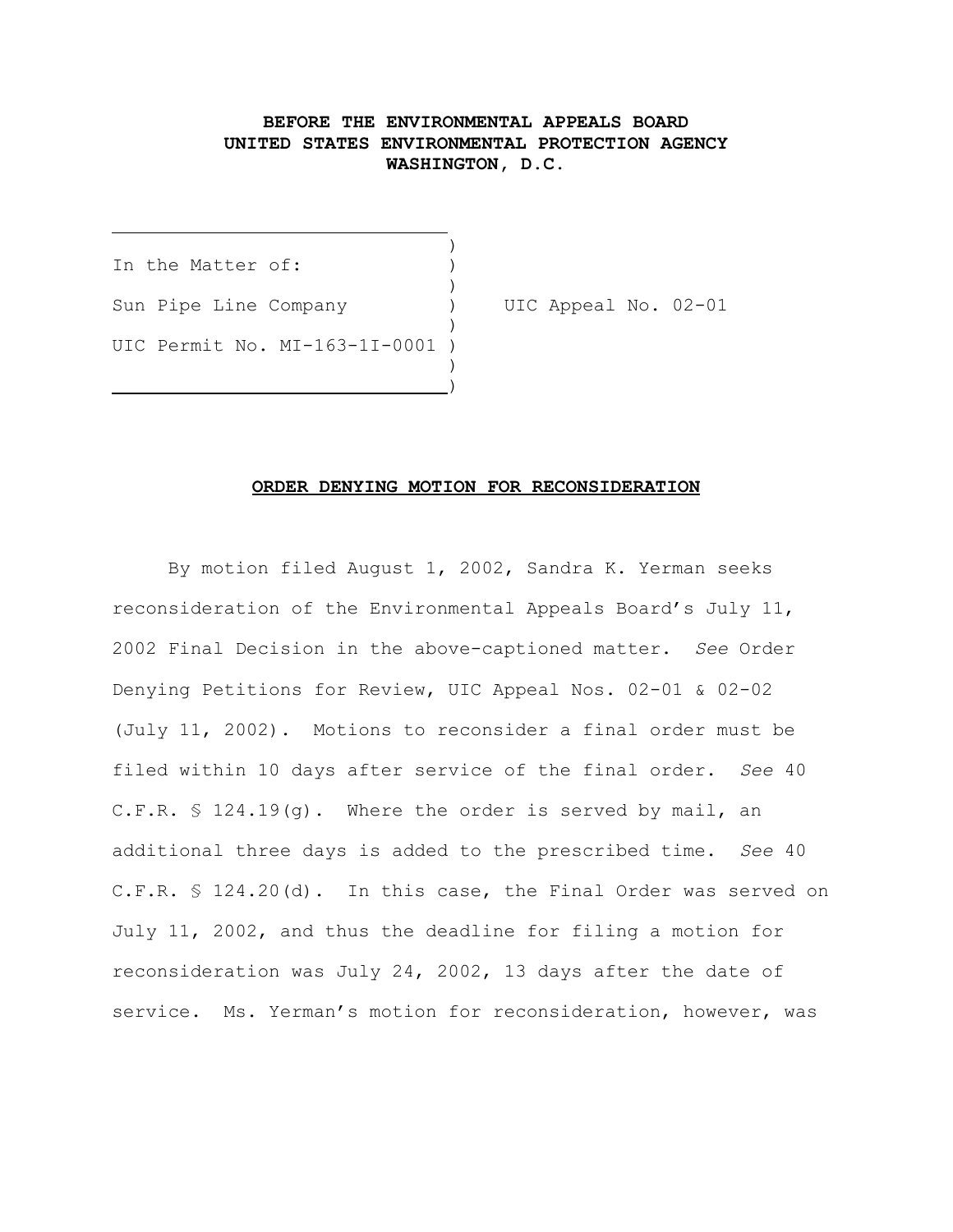filed twenty-one (21) days after the date of service<sup>1/</sup> on August 1, 2001. Thus, the motion is untimely, and Ms. Yerman's motion for reconsideration is hereby denied.

So ordered.

## ENVIRONMENTAL APPEALS BOARD

 $\text{By:}$  /s/ Edward E. Reich Environmental Appeals Judge

Dated: 08/08/02

 $1/$  Ms. Yerman alleges that she did not receive the Board's Final Order in the above-captioned matter until July 23, 2002, and therefore her motion for reconsideration is not untimely. *See* Sandra K. Yerman's Motion for Reconsideration at 1 (Aug. 1, 2002). Under the applicable rules, the date Ms. Yerman actually received the order is not relevant. However, we note that the photocopy of U.S. Postal Service Form 3849 (Final Notice of Delivery) attached to Ms. Yerman's motion establishes that the U.S. Postal Service had unsuccessfully attempted delivery of the Board's Final Order to Ms. Yerman's Post Office box both prior to and on July 20, 2002.